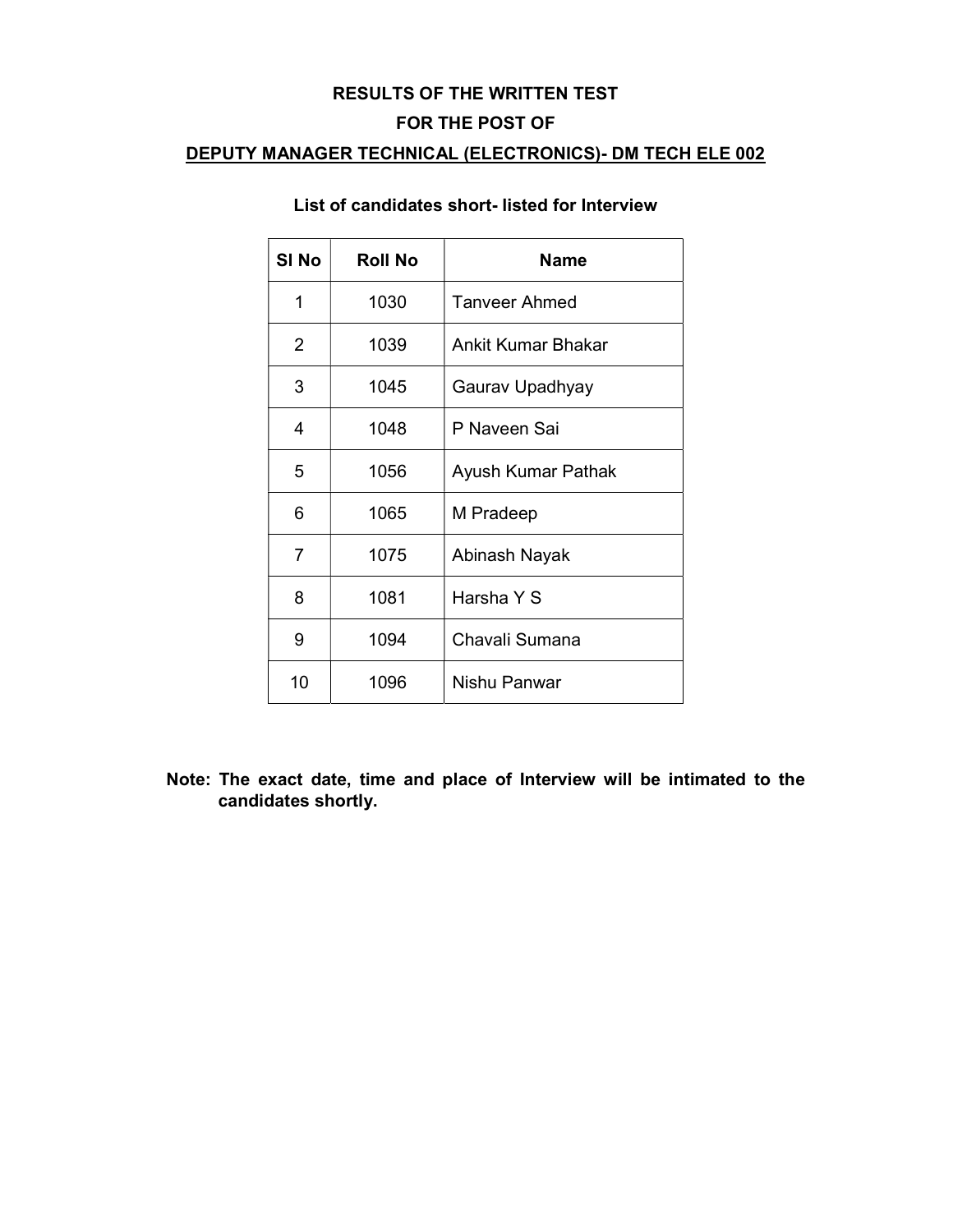#### RESULTS OF THE WRITTEN TEST

#### FOR THE POST OF

## DEPUTY MANAGER TECHNICAL (MECHANICAL)- DM TECH MEC 003

# List of candidates short- listed for Interview

| SI No.         | <b>Roll No</b> | <b>Name</b>                |
|----------------|----------------|----------------------------|
| 1              | 2009           | Prathap Purushottam D.M    |
| $\overline{2}$ | 2012           | Vinit                      |
| 3              | 2024           | Geetesh Kumar Gupta        |
| 4              | 2028           | Shubham Jaiswal            |
| 5              | 2036           | S Sivakumar                |
| 6              | 2037           | Meghasham Khandige         |
| $\overline{7}$ | 2046           | Arjit Srivastava           |
| 8              | 2047           | S Ashish Kumar             |
| 9              | 2057           | Dipin KK                   |
| 10             | 2061           | Chinta Kiran Venkata Kumar |
| 11             | 2074           | Premjeet Kumar Singh       |
| 12             | 2094           | <b>MD Danish Akhtar</b>    |
| 13             | 2099           | Apurva Ashish              |
| 14             | 2101           | A Ajai Babu                |
| 15             | 2104           | Sathy Narayanan Sai A R    |
| 16             | 2113           | <b>Atul Pratap Singh</b>   |
| 17             | 2130           | <b>Brijendra Singh</b>     |
| 18             | 2132           | Praveen Kumar              |
| 19             | 2136           | Sankar G Nath              |
| 20             | 2145           | Bobba Samba Siva Reddy     |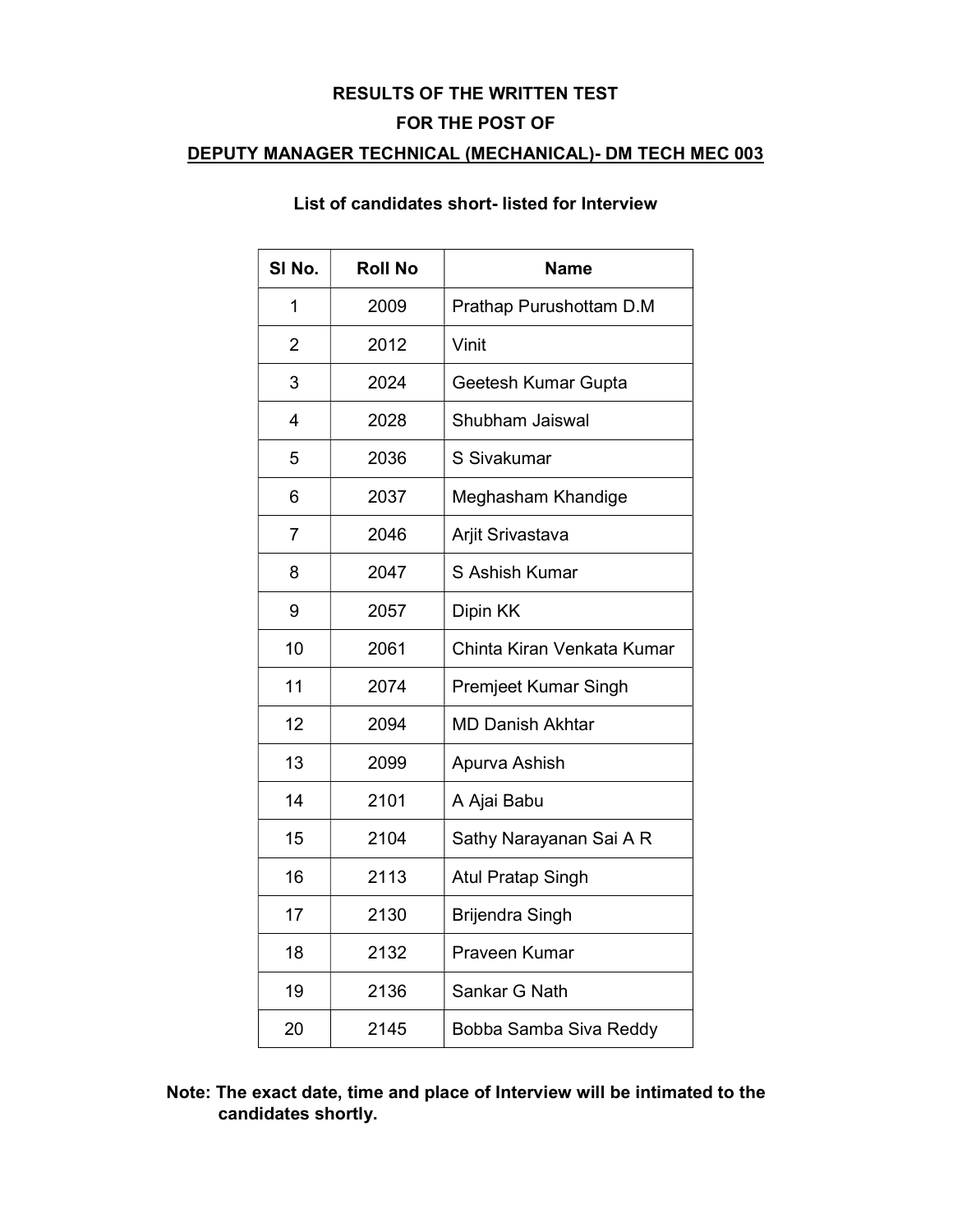# RESULTS OF THE WRITTEN TEST

## FOR THE POST OF

## DEPUTY MANAGER (ADMINISTRATION) - DM ADMN 004

## List of candidates short- listed for Interview

| SL No. | <b>Roll No</b> | <b>Name</b>                      |
|--------|----------------|----------------------------------|
| 1      | 3001           | <b>Sunil Dutt Upreti</b>         |
| 2      | 3007           | Rajib Lochan Mahala              |
| 3      | 3009           | Kamanuri Venkata<br>Srinivasulu  |
| 4      | 3021           | Sheela Reddy T                   |
| 5      | 3028           | Anup Kumar                       |
| 6      | 3043           | Riddhi Satish Ghiya              |
| 7      | 3045           | Pradip Kumar Singh               |
| 8      | 3046           | Narkedimilli N S V V<br>Srikanth |
| 9      | 3050           | Arthi.D                          |
| 10     | 3052           | Vishnu Santhosh S                |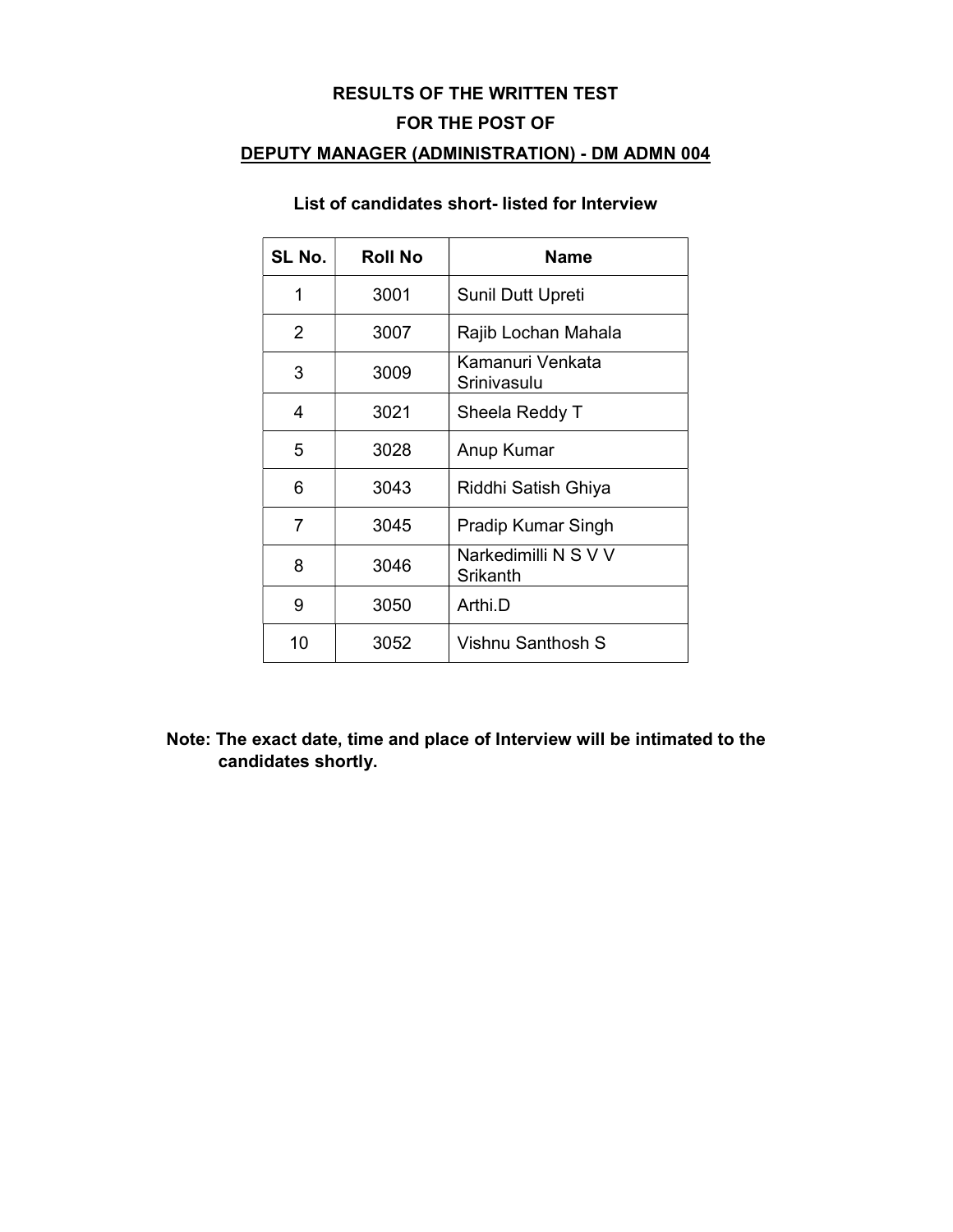#### RESULTS OFTHE WRITTEN TEST

#### FOR THE POST OF

## DEPUTY MANAGER (FINANCE AND ACCOUNTS) - DM FIN 005

| SI No          | <b>Roll No</b> | Name                    |
|----------------|----------------|-------------------------|
| 1              | 4001           | Ramanathan K            |
| $\overline{2}$ | 4005           | Sasi Kumar Nadakuditi   |
| 3              | 4007           | Sujay .M                |
| 4              | 4017           | <b>Vishal Galav</b>     |
| 5              | 4029           | Aswani Hanisha Gollu    |
| 6              | 4045           | Joseena Madhu Chandaan  |
| 7              | 4047           | Himanshu Namdeo         |
| 8              | 4049           | Vikas Kumar Mittal      |
| 9              | 4050           | Deepti Datta            |
| 10             | 4058           | Prasanna Maruthi Yadava |

### List of candidates short- listed for Interview